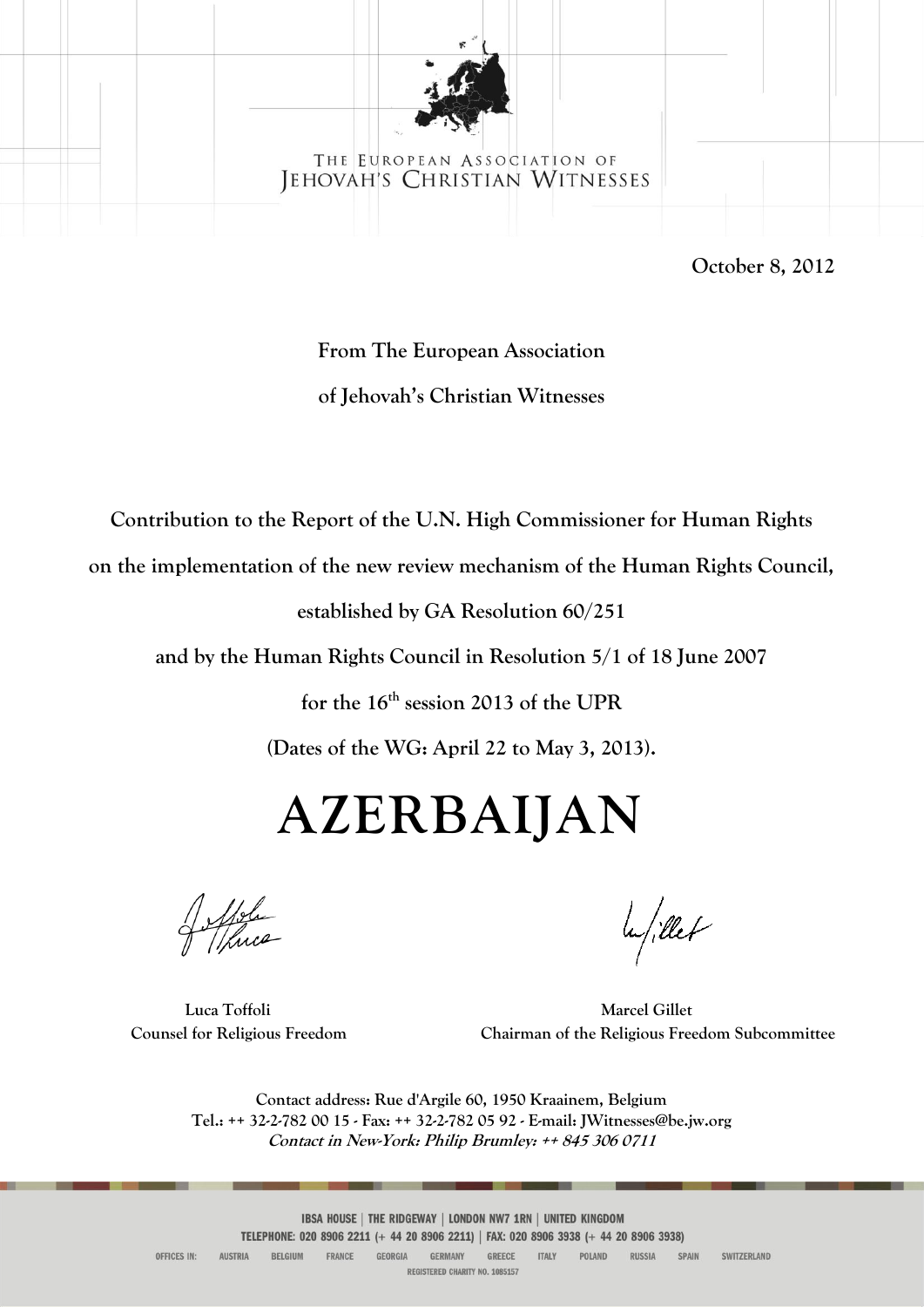# **WRITTEN SUBMISSION OF RELEVANT STAKEHOLDER TOWARDS THE UPR PROCESS**

#### **SUMMARY OF THE SUBMISSION**

The Azerbaijan Republic refuses to provide reregistration to the Religious Community of Jehovah's Witnesses, restricts the importation and distribution of their religious literature, and convicts and fines Jehovah's Witnesses for participating in peaceful religious activity. Foreigners are prohibited to conduct any religious activity in Azerbaijan. Despite its obligations, the Azerbaijan Republic refuses to protect the rights of conscientious objectors to military service. We respectfully request the Azerbaijan Republic to stop, in harmony with its commitment to the norms of international society, the campaign of religious persecution against Jehovah's Witnesses.

# **I. INTRODUCTION**

- 1. The European Association of Jehovah's Christian Witnesses is a Charity registered in the UK and the Association is assisting the adherents of the faith of Jehovah's Witnesses in various areas of the world.
- 2. More than 2,600 persons attend Bible-based meetings organized by Jehovah's Witnesses in Azerbaijan. Authorities registered them in 1999 and again in 2002 in harmony with changes in the law. Although Jehovah's Witnesses peacefully practice their worship, they have experienced growing difficulties and have been denied reregistration required by the 2009 law. This lack of registration is regularly used by Azerbaijani authorities to justify their harassment of Jehovah's Witnesses.

## **II. DOMESTIC IMPLEMENTATION OF RELIGIOUS FREEDOMS**

## **A. Recommendations made during the 11th Session of UPR in 2009**

- 3. During the  $11<sup>th</sup>$  Session of the Universal Periodic Review in 2009, paragraph 96.18 under Section II "Conclusions and/or Recommendations" called upon Azerbaijan to "Improve respect for the right to freedom of assembly in line with its domestic legislation and its obligations under article 21 of the ICCPR."
- 4. Paragraph 96.19 called upon Azerbaijan to "Take fully into account the recommendations of the Special Rapporteur on Freedom of Religion aimed at promoting and fully ensuring freedom of religion for all religious communities throughout Azerbaijan"; and to "Come to a more streamlined and transparent registration process and visa issuing for clergy and religious personnel in general."
- 5. As demonstrated by the examples below, Azerbaijan has not improved its record on these points from the last UPR cycle. For example, regarding paragraph 96.19 and the recommendations of the Special Rapporteur on Freedom of Religion, the 2006 Report of the Special Rapporteur on freedom of religion or belief (by Asma Jahangir) called upon Azerbaijan for greater respect for freedom of religion. Specifically addressed in that report were matters of registration, censorship, conscientious objection, places of worship and religious sites, and immigration policy as it relates to religious workers—all of which remain problematic in Azerbaijan today, as experienced by Jehovah's Witnesses.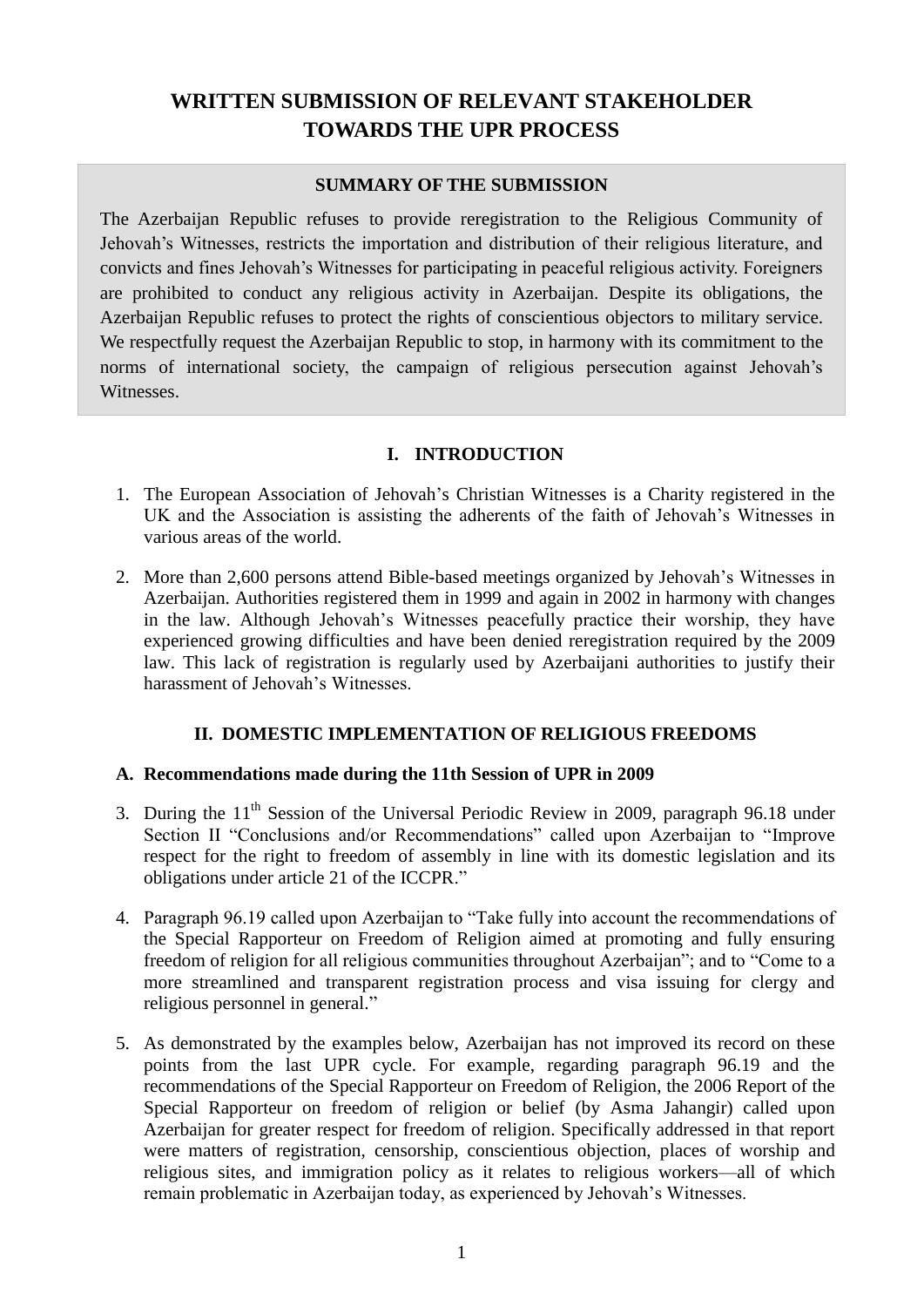#### **III.REGISTRATION ISSUES**

#### **B. Registration of Religious Community in Baku**

- 6. Jehovah's Witnesses were registered in Baku, the capital of Azerbaijan, on December 22, 1999. As a result of the government making changes in the law, the religious organization was required to reregister in Baku on February 7, 2002. New changes in the law took place in May 2009. Therefore, in November 2009, Jehovah's Witnesses applied for reregistration in compliance with this new legislation. In late February 2010, they learned that the State Committee for Work with Religious Associations (SCWRA) had refused their application on a technicality, an alleged failure to include necessary documents.
- 7. Actually, the Religious Community of Jehovah's Witnesses in Baku had made several efforts to provide the documentation in harmony with the requirements for reregistration and attempted to bring this fact to the attention of the State Committee. Nevertheless, the State Committee informed the Witnesses that the Religious Community would have to be voluntarily dissolved, and reapplication for registration would have to be made, with no guarantee that it would be granted. Therefore Jehovah's Witnesses filed with the court an appeal against the SCWRA's refusal to provide reregistration. This resulted in a court case that ultimately went to the Supreme Court of Azerbaijan. On February 1, 2012, this court upheld the decision of the lower court, thus refusing to give Jehovah's Witnesses full legal status. Under Azerbaijani law, in order to liquidate the religious community's existing registration of February 7, 2002, the SCWRA would have to obtain a court order. Therefore, Jehovah's Witnesses in Azerbaijan are left in a state of uncertainty.

#### **C. Convictions, Fines, and Imprisonment Resulting from Lack of Registration in Places Outside of Baku**

- 8. Jehovah's Witnesses in Azerbaijan have repeatedly attempted to obtain registration in places outside of Baku. On April 9, 2009, they filed an application for nationwide registration, and on December 30, 2009, they updated this application in accordance with changes in the law. However, no reply has been received from these applications. Jehovah's Witnesses have also filed applications for registration in the cities of Barda and Ganja. After the SCWRA denied these applications for alleged technical deficiencies, a new application was filed for registration in Ganja; however, this application has never been answered.
- 9. Azerbaijani authorities have repeatedly raided religious meetings of Jehovah's Witnesses in places where the SCWRA refused to provide registration, stating that such meetings violate the law. For example, on November 20, 2011, police officers raided a peaceful meeting of Jehovah's Witnesses in the city of Ganja. Six Witnesses were taken to the Kapaz District Court and convicted for attending religious meetings without government authorization. Two of the Witnesses were fined AZN 2,000 (approximately USD 2,530) each, and four others were each fined AZN 1,500 (approximately USD 1,900). Asim Mammadov, one of the convicted persons, was not able to pay such an enormous fine, and on July 18, 2012, the Kapaz District Court ruled to imprison him three days for non-payment of the fine.

## **IV. CENSORSHIP OF RELIGIOUS LITERATURE**

#### **A. Censorship by SCWRA Severely Restricts Importation of Religious Literature**

10. Jehovah's Witnesses have great difficulty importing religious literature into Azerbaijan. The SCWRA continues to censor religious publications. Currently, the SCWRA refused the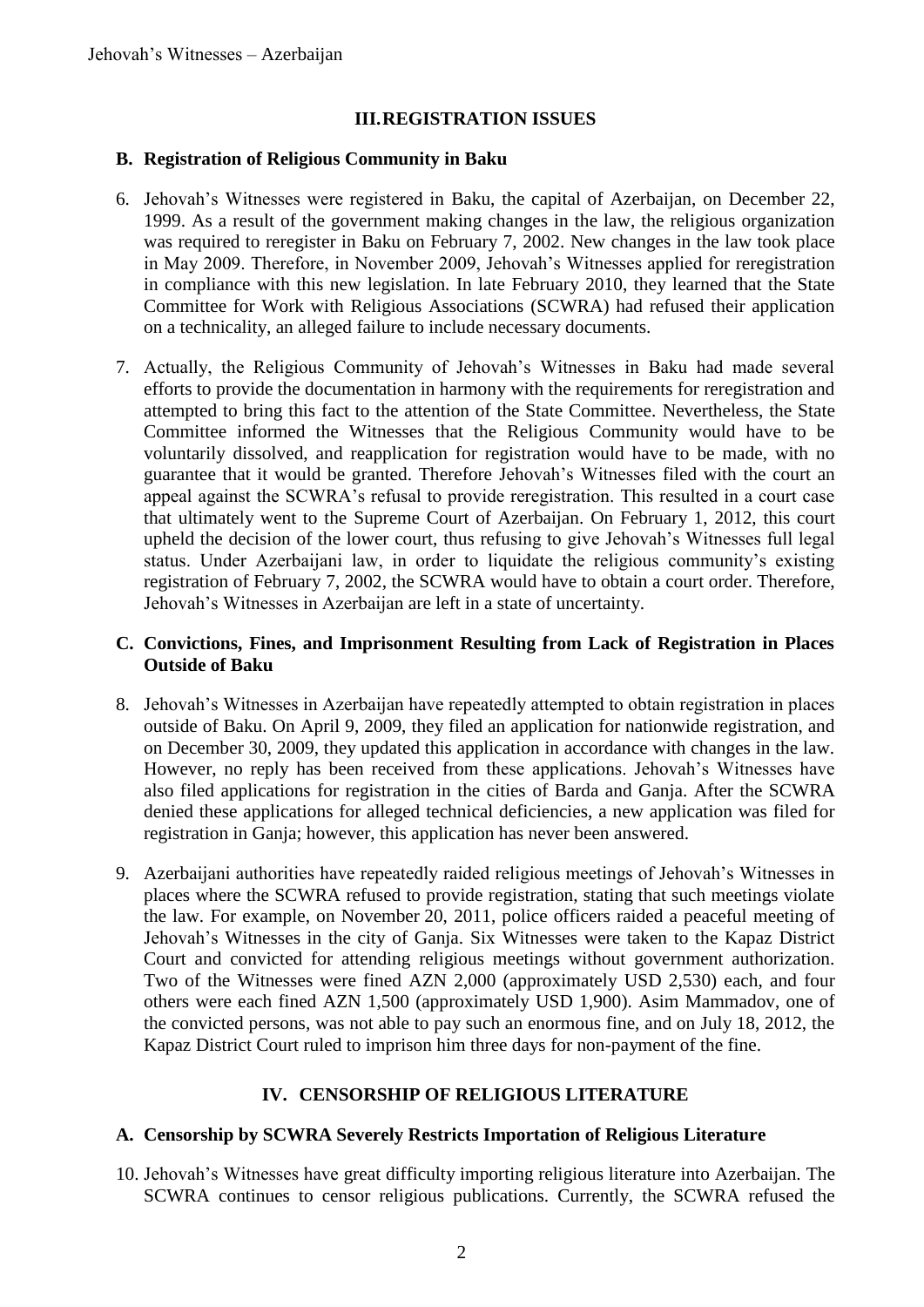import of more than 30 different religious publications of Jehovah's Witnesses. The highly subjective nature of this censorship is shown by the example of one of the banned publications: the book *What Does the Bible Really Teach?* The ruling to refuse its importation was issued in 2007, by the SCWRA and was based on the subjective assessment of its own Department of Religious Studies Expertise, Public Affairs, and Analysis. However, that department had previously examined the same book and had not objected to its being imported.

The SCWRA not only decides which publications are allowed for import, it also fixes the maximum quantity of each publication allowed importation. Currently, Jehovah's Witnesses receive permission to import only 1,000 copies of each monthly issue of *The Watchtower*, though more than twice this number are worshipping with them. Consequently, many persons desiring a copy of this magazine are unable to obtain one.

# **B. Convictions and Fines Resulting from Censorship of Religious Literature**

11. Azerbaijani law prohibits the distribution of religious literature if the SCWRA does not give permission for its import. Since March 2010, eight Jehovah's Witnesses have been fined AZN 200 (USD 255) for the "crime" of distributing such literature, despite the fact that no evidence of distribution was put before the court. The Azerbaijani authorities have repeatedly made unauthorized searches in the houses of individual Jehovah's Witnesses, confiscated their religious literature, and sent it to the SCWRA for review. Since December 2010, the maximum fine for distribution of religious literature for which the SCWRA did not give permission to import is AZN 2,500 (USD 3,183).

# **V. CONSCIENTIOUS OBJECTION**

- 12. Article 76(2) of the Constitution of the Azerbaijan Republic provides for alternative service rather than regular military service where one's religious beliefs conflict with military service. On August 13, 1992, Azerbaijan ratified the *International Covenant on Civil and Political Rights* (ICCPR) that protects the right of conscientious objection to military service. On April 15, 2002, Azerbaijan became a signatory to the *European Convention of Human Rights*. On July 7, 2011, the European Court of Human Rights ruled that the right of conscientious objection to military service is recognized as being fully protected under Article 9 of the *Convention* and that as a result, the imprisonment of a conscientious objector is viewed as a violation of fundamental rights in a democratic society.
- 13. Despite international obligations, Azerbaijan continues to harass, prosecute, and imprison individuals whose deeply held religious convictions do not allow them to engage in military service. On July 16, 2010, the Nisami District Court sentenced 22-year-old Farid Mammadov to nine months imprisonment although he was ready and willing to perform alternative civilian service that is not under military control. There is no legislation in force to establish a mechanism for the Constitution's provision of alternative service.

Another example in on July 23, 2012, the State Service for Mobilization and Conscription forcibly took conscientious objector, Amid Zohrabov, to a military post. For 15 days Amid was deprived of his liberty and unlawfully confined against his will, despite the fact that he had not been convicted of any criminal or administrative offence and that he was also ready and willing to perform alternative civilian service that is not under military control.

Fakhraddin Mirzayev, age 19, was summoned for military service on March 6, 2012, by the State Service for Mobilization and Conscription (SSMC). He reported as requested. On